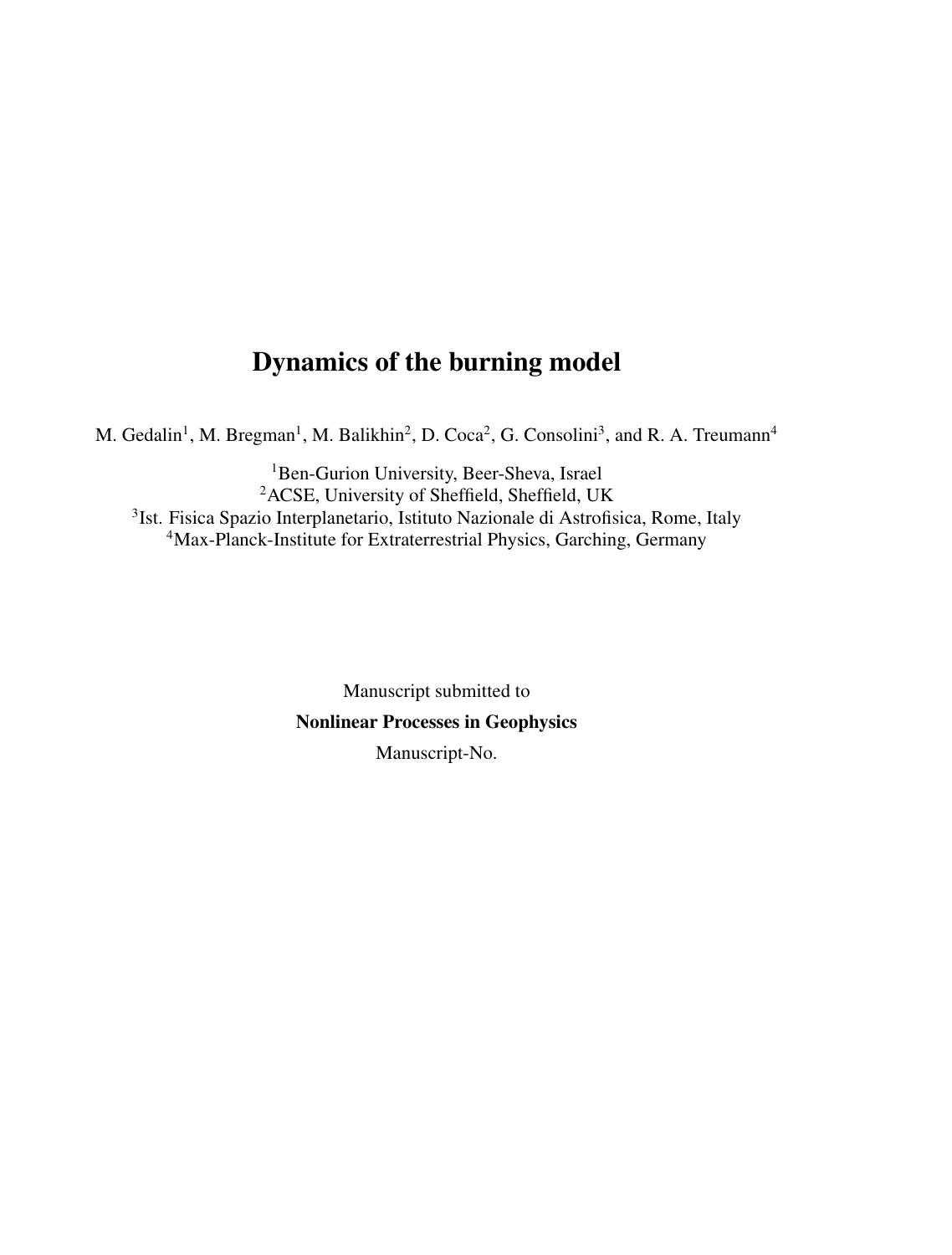# SRef-ID: 1607-7946/npg/2006-0000-0001

# Dynamics of the burning model

M. Gedalin $^1$ , M. Bregman $^1$ , M. Balikhin $^2$ , D. Coca $^2$ , G. Consolini $^3$ , and R. A. Treumann $^4$ 

<sup>1</sup>Ben-Gurion University, Beer-Sheva, Israel

<sup>2</sup>ACSE, University of Sheffield, Sheffield, UK

3 Ist. Fisica Spazio Interplanetario, Istituto Nazionale di Astrofisica, Rome, Italy

<sup>4</sup>Max-Planck-Institute for Extraterrestrial Physics, Garching, Germany

Abstract. We propose a new avalanching model which is characterized by a) a local threshold in the transition from passive to active states, b) finite life time of active sites, and c) is dissipative. This model seems to be more appropriate for the description of a continuous system where localized reconnection plays a crucial role. The model allows for an analytical treatment. We establish the shape of the distribution of cluster sizes and the relation of the observables to the model parameters. The results are illustrated with numerical simulations which support the analytical results.

# 1 Introduction

Self-organized criticality (SOC) is a relatively new paradigm (Bak et al., 1987, 1988) that is often expected to explain the statistical behavior of open dynamical systems, such as power law spectra of various variables (Bak et al., 1987). The basic features of such systems are a) random input (driving), b) two regimes (active and passive) of local activity, c) threshold-like transition from the passive to active state, and d) excitation of neighboring sites by the active ones causing the avalanche-like evolution of activity in the system (Jensen, 1998). Such activity may be completely different from the physical point of view. Avalanches can be observed in many systems, like sandpiles (Hwa and Kadar, 1992), earthquakes (Bak and Tan, 1989), forest fires, magnetospheric activity (Chapman et al., 1998; Chang, 1999; Takalo et al., 1999; Consolini and De Michelis, 2001; Valdivia, 2003), solar flares (Lu and Hamilton, 1991; Boffetta et al., 1999; Hamon et al., 2002; Krasnoselskikh et al., 2002), biological evolution (de Boer et al., 1994) etc. Running sandpile models are most ubiquitous, being based on the slope-controlled redistribution rules and immediate passive $\leftrightarrow$ active transitions. In running sandpiles driving (albeit usually a weak one) persists during avalanche development too (Hwa and Kadar, 1992; Corral and Paczuski, 1999). Strictly speaking, SOC

*Correspondence to:* M. Gedalin (gedalin@bgu.ac.il)

occurs only in the limit of infinitely weak driving. In other words, a complete separation of time scales is necessary: the duration of the largest avalanche in the systems should be less than the smallest time interval between subsequent inputs (). This condition is hardly realized in nature, therefore we will not stick with SOC but will discuss avalanching systems in general. This concept is more extended since the behavior of an avalanching system may appear non-SOC, while the basic feature - ability to develop avalanches - remains. It is worth mentioning that it is well-accepted to refer to many avalanching systems as to SOC systems, even not in the limit of zero driving, if these systems exhibit power-law distributions. The latter feature means that the system behavior is scale-free (apart from the smallest possible scale and the size of the system as a whole, as it appears in numerical models). We, nevertheless, will refer to such systems as avalanching, keeping in mind that in real physical systems driving depends on external conditions and may change with time to a become a strong one.

SOC, and sandpile models, in particular, have been widely applied to plasma systems, especially to those which are thought to be governed by localized reconnection (Chang, 1999; Chapman et al., 1998; Charbonneau et al., 2001; Boffetta et al., 1999; Consolini and De Michelis, 2001; Klimas et al., 2004; Krasnoselskikh et al., 2002; Lu and Hamilton, 1991; Takalo et al., 1999; Valdivia, 2003; Uritsky, V., M. Pudovkin, and A. Steen, 2001; Uritsky et al., 2002). The more sophisticated field reversal model (Takalo et al., 1999; Klimas et al., 2004) is based on the hysteresis behavior of the resistivity (diffusion). It is unclear whether it can be directly applied to collisionless localized reconnection. It should be mentioned, though, that there is no definitive observational evidence relating SOC models to the localized reconnection processes in plasma sheet, and there is no general agreement regarding the dynamical nature of current sheet reconnection. Multiple reconnection X lines were evidenced, for example, (Slavin et al., 2003), while others reported a single, localized and transient reconnection with an impulsive modulation of reconnection rate (Sergeev et al., 1987; Semenov et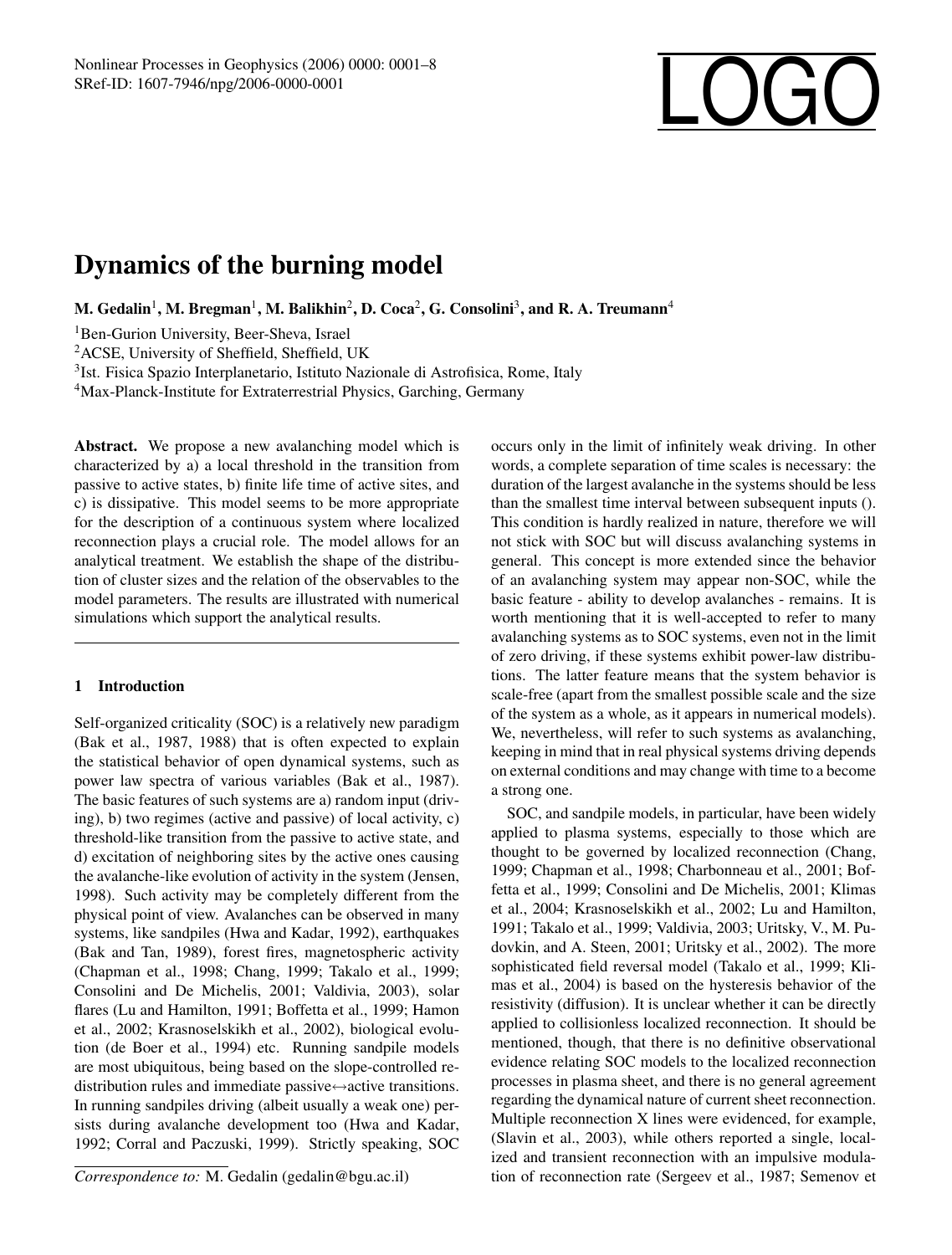al., 1992).

In the present paper we propose and study a new model, which has a number of features characteristic of the localized reconnection process in the current sheet (Milovanov et al., 2001; Milovanov and Zelenyi, 2002; Zelenyi et al., 2002), and which are not, in our opinion, properly presented in other models. These features are:

- the transition passive-to-active depends on the local threshold, resembling what happens in a current layer, when its width becomes less than some critical value, or, alternatively, when the current exceeds the critical current;
- there is a finite life time of an active site, that is, an active site, which excites its neighbor, does not become passive immediately but remains active for some time;
- a part of the energy dissipates into "radiation" which can be observed by a remote observer.

Locality of the threshold can be introduced artificially even in a simple sandpile model by assigning the property of variables to slopes. This works, however, only for onedimensional directed models (otherwise a local vector field of "slopes" has to be defined). Dissipative models are rather ubiquitous Lu (see,e.g. 1995). We, however, propose that the dissipated energy is the energy which comes to a distant observer directly from the active site, and can be used for identification of the system state. The finite life time feature is the most important since it removes the unphysical condition of immediate energy release by an active site with the transition to the passive regime. The proposed feature not only allows to study the behavior of the avalanching system in the fast driving regime, but also makes possible resolution of the temporal behavior of active regions.

In the present paper we study the avalanche properties of the burning model depending on the strength of driving. The question of whether a distant observer can distinguish between the burning system and a sandpile system using only a limited set of measurements is analyzed in the companion paper.

## 2 The model

In this paper we restrict ourselves to a one-dimensional model only (two-dimensional model will be studied elsewhere). Let there be a an array of cells (sites) with the length L. Each site  $i, i = 1, \ldots, L$ , is characterized by its temperature  $T_i$ . The system is open and there is an external random heat input. At each time step each site gets the amount of heat q with the probability  $p$ . Thus, the average heat input into a single site is  $qp$  and the total time average driving into the whole system is  $qpL$ . If the temperature of a site exceeds some critical value,  $T_i \geq T_c$ , burning starts, during which the site loses energy at the rate (energy per time step)  $J_i = kT$ . In other words, should this site be left alone, its temperature would change according  $\dot{T} = -kT$ ,

or  $T = T(0) \exp(-kt)$ . Once the temperature drops below another critical value,  $T_i < T_0 = sT_c$ ,  $s < 1$ , the burning ceases, and does not start again until  $T_i \geq T_c$ . Physically it corresponds to the idea that the energy release at the reconnecting site, one started, persists until it is exhausted, and can start again only after sufficient energy is accumulated. Summarizing all this, the energy flux is

$$
J_i = kT_i[\theta(T_i - T_c) + \theta(T_c - T_i)\theta(T_i - T_0)\theta(-\dot{T}_i)],
$$
 (1)

where the step-function  $\theta(x) = 1$  when  $x \ge 0$  and zero otherwise. The last term  $\theta(-T)$  in (1) introduces the history (hysteresis) dependence: if the temperature is below the upper critical value but above the lower critical value, burning occurs only if the site was burning at the previous step, that is, its temperature was decreasing. Note that the description is imprecise since the random input may occasionally cause some reheating even during the burning stage. This problem is easily avoided during the discretization, as we shall see a little later. It is worth mentioning that the life time of a lonely burning site,  $t_l$ , can be estimated as  $t_l \approx \ln(T_c/T_0)/k$ .

The energy release  $J_i$  is partly dissipated, while the rest is isotropically distributed among the neighbors. Let  $a < 1$ denote the part of the energy which remains in the system. If the temperature of the site i at the time t was  $T_i(t)$ , at the next step it would be

$$
T_i(t+1) = T_i(t) - J_i(t) + (a/2)(J_{i-1}(t) + J_{i+1}(t)) + \eta(i, t).
$$
\n(2)

The last term is the random input with the average  $\langle \eta \rangle = pq$ . Now it is easy to see that the flux can be properly rewritten as

$$
J_i(t) = kT_i(t)[\theta(T_i(t) - T_c) + \theta(T_c - T_i(t))\theta(T_i(t) - T_0)\theta(J_i(t-1))],
$$
\n(3)

The two equations (2) and (3) completely determine the model. We only have to add the boundary conditions which will be open boundaries, or  $T(1) = T(L) = 0$  always, and the distribution of the random variable  $\eta$ . The last one will be usually taken as uniform if not specified otherwise.

The proposed model has the following features which are usually absent (or incomplete) in other models: a) the activepassive transitions depend only on the local conditions, that is, the temperature of the site and the energy release of the same site determine whether it is active or passive, b) a site which becomes active does not fade away immediately once it transfers energy to neighbors, but lives for some time, and c) there is some dissipation along with the energy flow inside the system. These features make the system resembling the a current sheet with localized reconnection going on at different sites.

#### 3 Field presentation

While discretization is the natural and only way for performing numerical simulations, in reality there is nothing to break a continuous system into a number of discrete sites, although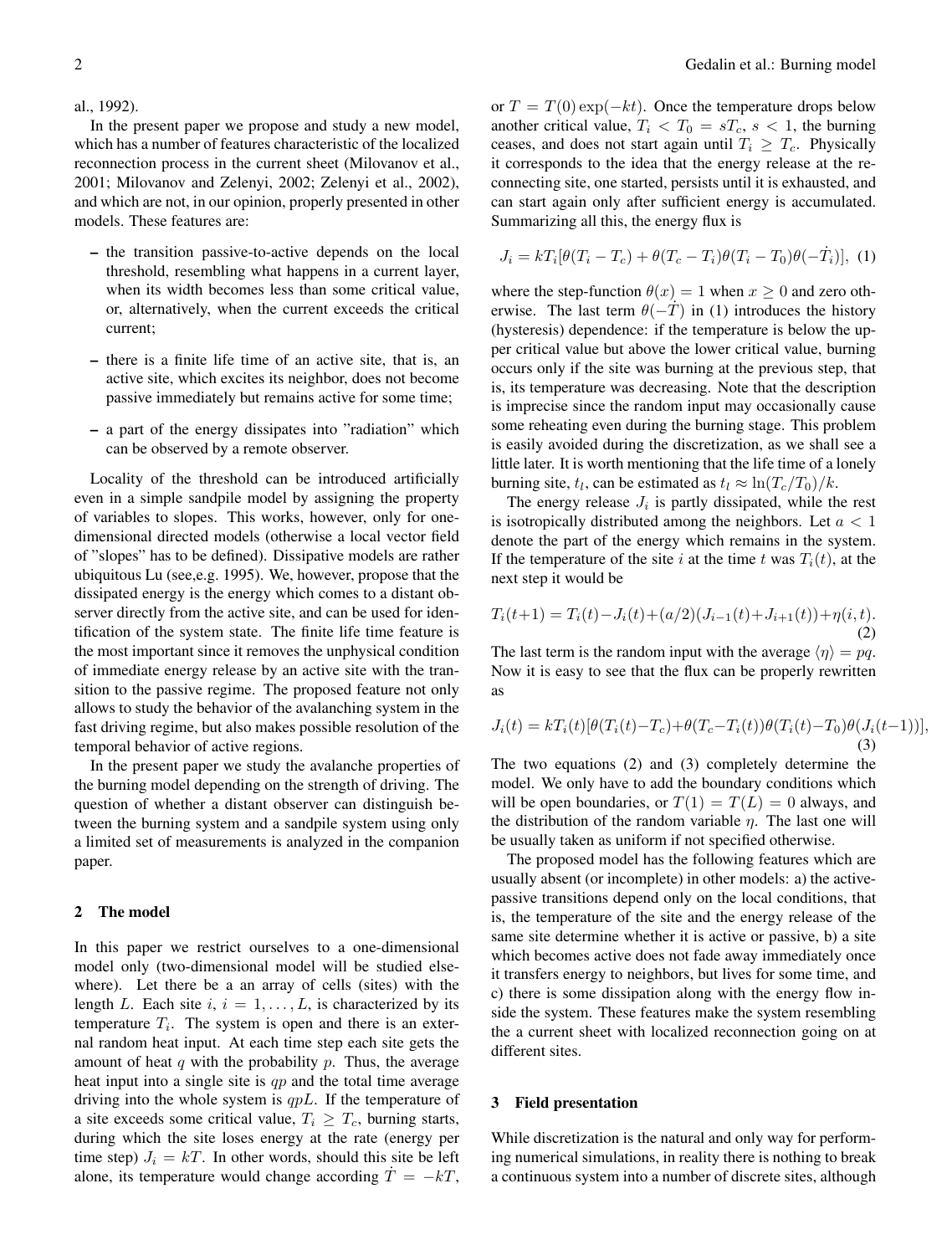some minimal scale is always present in physical systems, like, for example, regular MHD cannot be extended to scales smaller than the ion gyroradius. Thus, a proper analytical description of continuous physical systems would require its formulation in terms of differential equations (in case of history dependence there is no translational symmetry with respect to time and an integro-differentical equation might be expected, in general).

In this section we transform the model into a field model. In order to do this we introduce the respective temporal and spatial reference lengths,  $\tau$  and l. Thus,  $t + 1 \rightarrow t + \tau$ , and  $i \pm 1 \rightarrow x \pm l$ . Now (2) is rewritten as

$$
\tau \frac{\partial T(x)}{\partial t} = -(1-a)J(x) + \frac{al^2}{2} \frac{\partial^2 J}{\partial x^2} + \eta(x, t). \quad (4)
$$

Respectively, the equation for the flux is

$$
J(t) = kT[\theta(T(t)-T_c) + \theta(T_c - T(t))\theta(T(t)-T_0)\theta(J(t-\tau))].
$$
\n(5)

The last term in (5) is non-local. Taking into account that all variables change continuously for  $T_0 < T < T_c$ , one can Taylor expand to get

$$
\tau \dot{J} = -J + k(T + \tau \dot{T})[\theta(T + \tau \dot{T} - T_c) + \theta(T_c - T - \tau \dot{T})\theta(T + \tau \dot{T} - T_0)\theta(\underline{X})
$$
  
(6) (6)

$$
\theta
$$

$$
J = kT[\theta(T - T_c) + \theta(T_c - T)\theta(T - T_0)\theta(J - \tau \dot{J})].
$$
 (7)

Since the discontinuous  $\theta$ -functions can be substituted with tanh:

$$
\theta(x) = \frac{1}{2} \left[ 1 + \tanh\left(\frac{x}{L}\right)^{2n+1} \right]
$$

where L is sufficiently small and the integer  $n \geq 0$  is sufficiently large, the derived field equations can be written in an explicitly smooth way.

#### 4 Analytical treatment

It is easy to estimate the average  $N_a$  number of active sites, at least for the case of weak to moderate driving. The energy release from each site  $\approx T_c - T_0$  occurs within the time  $t_l$ , so that the average power is  $P_{av} \approx (T_c - T_0)/t_l$ . The total energy loss per unit time (in time step) is  $dE/dt \approx$  $-(1-a)N_{av}(T_c-T_0)/t_l + (dE/dt)_b$ . The last term describes the energy loss at the boundaries and does not exceed  $-2kT_c \sim T_c/t_l$ . Thus, for a sufficiently large system,  $N_{av}(1 - a) \geq 1$  the boundary losses can be neglected in all cases. In the stationary state energy losses should be balanced by the input, which is  $Lpq$ , so that one has

$$
N_{av} \approx \frac{Lpqt_l}{(1-a)(T_c - T_0)}.\tag{8}
$$

This approximation should be valid for  $N_{av} \ll L$ , so that

$$
pqt_l \ll (1-a)T_c.
$$
 (9)

Stronger predictions can be made when using the kinetic equations for the cluster distribution (Gedalin et al.,  $2005$ )<sup>1</sup> . The corresponding equation (simplified) for the number of clusters,  $N(w)$ , with the length w reads:

$$
\frac{dN(w)}{dt} = -[P(w \to w + \Delta) + P(w \to w - \Delta)]N(w) \n+ P(w - \Delta \to w)N(w - \Delta) + P(w + \Delta \to w)N(w + \Delta),
$$
\n(10)

where  $P(w \to w + \Delta)$  and  $P(w \to w - \Delta)$  are the probabilities (per unit time) of growth and shrinking, and  $\Delta$  is the typical change of length in one step. In our case  $\Delta = 1$  or  $\Delta = 2$ . Since we are interested in estimates only and will not solve the (discretized) kinetic equation (10) exactly, we simply put  $\Delta \approx 1$ . We proceed by Taylor expanding to obtain

$$
\frac{dN}{dt} = \frac{\Delta^2}{2} \frac{d^2}{dw^2} \left( (P_+ + P_-) N \right) - \Delta \frac{d}{dw} \left( (P_+ - P_-) N \right),\tag{11}
$$

where  $P_+$  and  $P_-$  are the growth and shrinking probabilities, respectively. In the stationary state,  $\left(\frac{dN}{dt}\right) = 0$ , one has

$$
-T_0 \frac{\partial \theta(\underline{X})}{\partial dw} \left( (P_+ + P_-) N \right) = \left( (P_+ - P_-) N \right) + C, \qquad (12)
$$

where  $C = \text{const}$  is the probability of the spontaneous appearance of a cluster. Since only clusters of size one are born from the passive background, we have to put  $C = 0$ . Then

$$
N(w) = \frac{A}{\alpha} \exp(-\int \beta dw), \tag{13}
$$

where  $A = \text{const}, \alpha = P_+ + P_-$ , and  $\beta = (P_- - P_+)/\alpha$ .

Let us now estimate the growth and shrinking probability. Let the average temperature be  $T_p$ . Since we assume that  $N_{av} \ll L$ , this is effectively the average temperature of a passive site. The heat flux from the cluster boundary to the neighboring passive site is  $J = kT$  during about its life time. The passive site becomes active if the heat flux exceeds the difference between the critical temperature and the site temperature, which can happen during the time  $t_q$  when  $J > (T_c - T_p)$ . Estimating the initial temperature of the active site as  $\approx T_c$  we have  $t_q = (1/k) \ln[kT_c/(T_c - T_p)]$ . The growth probability then will be  $P_+ \approx t_g/t_l$  and does not depend on the cluster size.

The shrinking probability is simply the probability to find the active site at the boundary in the end of its life, so that  $P_-\sim 1/t_l$ . It also does not depend on the cluster size. The condition of stationarity immediately gives  $T_p/T_c > 1$  –  $k \exp(k)$ . Respectively,  $\alpha = (1 + t_q)/t_l$  and  $\beta = (1 (t_q)/(1 + t_q)$ , so that

$$
N(w) \propto \exp[-(1 - t_g)w/(1 + t_g)] \Rightarrow \ln N \propto -w. \tag{14}
$$

<sup>1</sup>Gedalin, M., Balikhin, B., Coca, D., Consolini, G., and Treumann, R.A., Kinetic description for avalaching systems, http://arxiv.org/pdf/cond-mat/0501567, 2005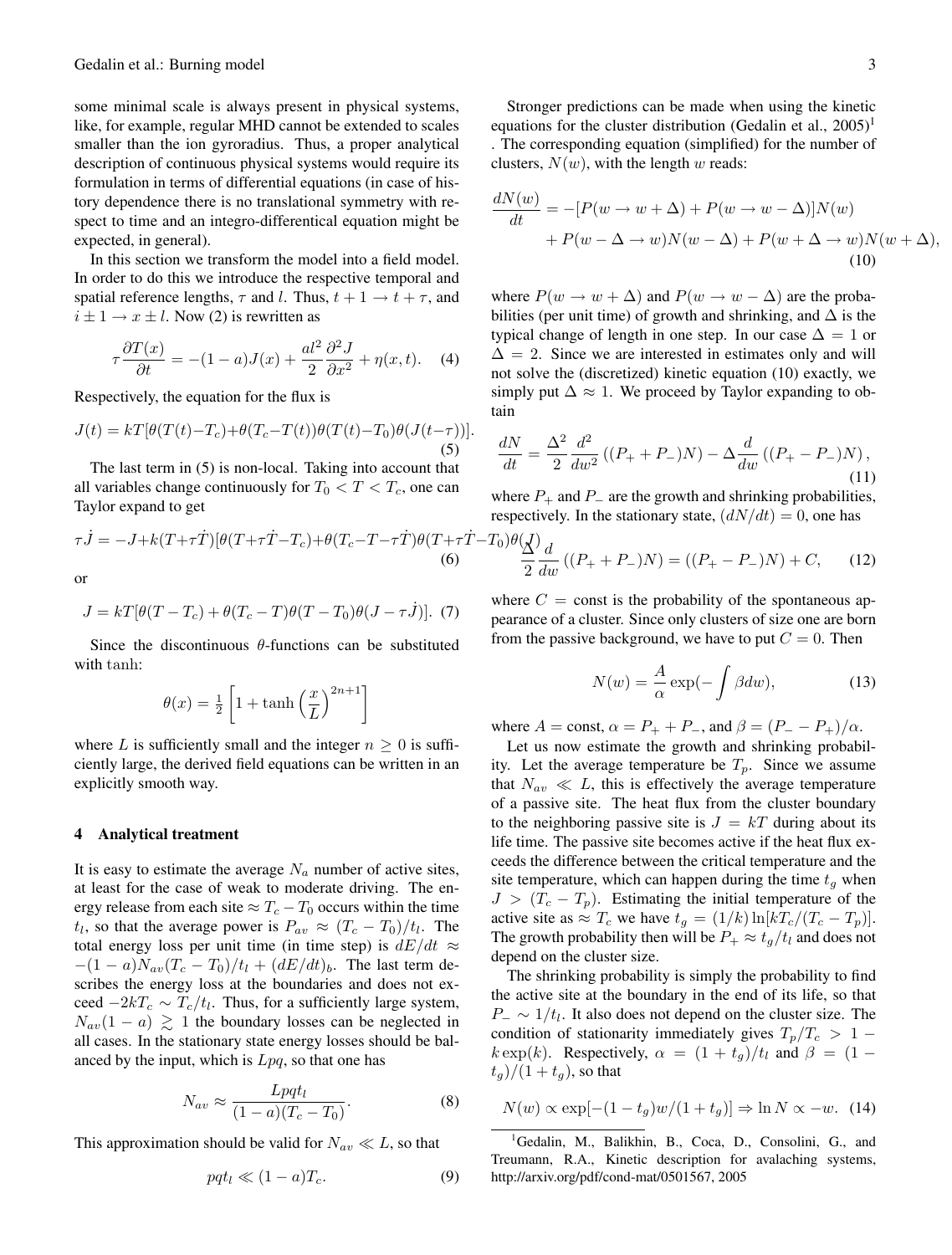This result appears dependent on the average temperature  $T_p$  which itself should depend on the system dynamics.

In order to establish the relation of  $T_p$  to the system parameters we should consider the smallest size,  $w = 1$ , clusters. For such clusters (11) is not applicable. Instead, we have

$$
\frac{dN_1}{dt} = -P_-N_1 + \gamma N_0,\tag{15}
$$

where the last term describes the spontaneous (driving determined) conversion of passive sites into active ones. Since the average driving heat flux into a passive site is  $qp$ , and the gap  $T_c - T_p$  should be exceeded to make the site active, we can estimate the birth probability  $\gamma \sim qp/(T_c - T_p)$ . In the stationary state we would then have

$$
\frac{qpN_0}{T_c - T_p} = \frac{N_1}{t_l}.
$$
\n(16)

Since  $N(w) \propto \exp(-\beta w)$ , we have

$$
N_{av} = \int_{1}^{L} N(w)dw \approx N_{1}/\beta,
$$
 (17)

Substituting (17) into (16), with the use of (8) and taking into account that  $N_0 \approx L$ , we get eventually

$$
\frac{T_c - T_p}{T_c - T_0} = \frac{\beta}{1 - a}.
$$
\n(18)

Since  $\beta$  itself depends on  $T_p$ , the relation (18) is in fact a (nonlinear) bootstrap equation for the average temperature.

As a by-note, the above analysis allows to predict the maximum size of the cluster. Indeed,

$$
N(w) = N(1) \exp[-\beta(w-1)] \approx \frac{N_{av}}{\beta} \exp[-\beta(w-1)]
$$

$$
\approx \frac{Lpqt_l}{\beta(1-a)(T_c - T_0)} \exp[-\beta(w-1)],
$$
(19)

and one has  $N(w_{\text{max}}) = 1$ , so that

$$
w_{max} \approx \frac{1}{\beta} \ln \frac{Lpqt_l}{\beta(1-a)(T_c - T_0)}.
$$
 (20)

Of course, this relation (as all previous) is of approximate character only. It is clear, however, that the average number of active sites depends on the driving more strongly than the maximum cluster size.

## 5 Numerical analysis

The proposed model allows for a pretty good analytical treatment, which nevertheless is based on a number of approximations. Numerical analysis of avalanching models is a usual tool and we expect it to be useful here, at least at the illustrative level.

We start with illustrating the avalanching process by presenting avalanche patterns for various drivings. We use the

following parameters: length of the system  $L = 100$ , critical temperature  $T_c = 50$ , low critical temperature  $T_0 = 0.3T_c$ , fraction of energy release going to neighbors  $a = 0.9$ , inverse relaxation time  $k = 0.3$ , and heat amount input at each step  $q = 2$ . The driving strength is then determined by the probability of the input  $p$ . Figure 1 shows how the energy



Fig. 1. Energy release for various drivings: top  $p = 0.0005$  and bottom  $p = 0.005$ .

release pattern changes with the driving increase by a factor of ten.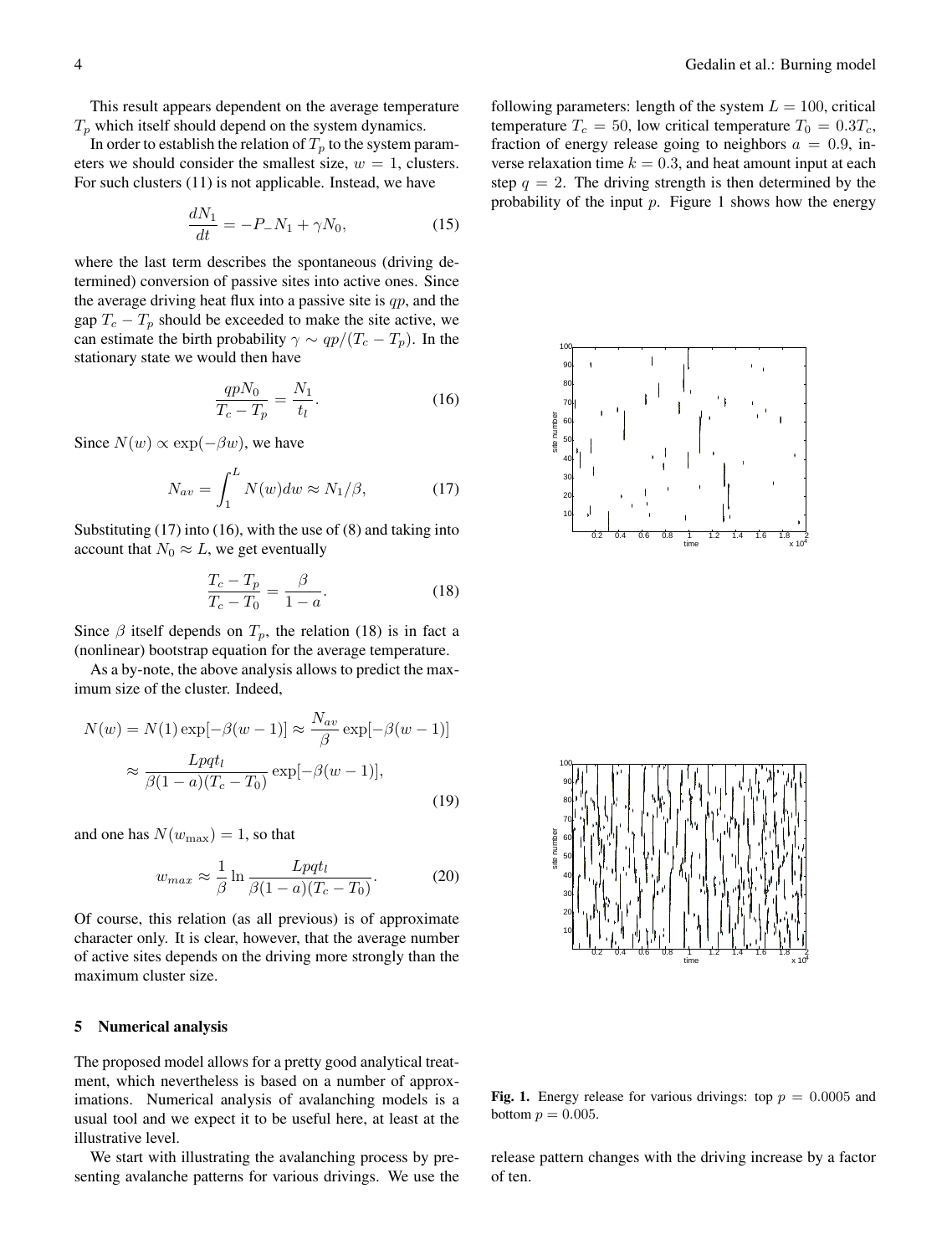Although the difference in the activity level is quite clearly seen visually from Figure 1, it is instructive to introduce quantitative tools of comparisons. Let  $J(t, i)$  be the two-dimensional array of intensities. Then  $J_{av}$  =  $\sum_{i,t} J(t,i)/(LN_t)$ , where  $N_t$  is the number of time steps, would have the meaning of the mean site intensity. The mean radiated energy would be  $(1 - a)J_{av}$ . Respectively,  $n_{av} =$  $\sum_{i,t} \theta(J)/(LN_t)$  would give the mean fractional number of active sites. We remind the reader that the mean energy input per site is qp. In the stationary regime  $(1 - a)J_{av} \approx qp$  (the equality cannot be precise because of the losses at the boundaries - see complete analysis in section 4). The results of this comparison are given in Table 1, where we list the follow-

Table 1. Quantitative comparison of activity level.

|           | $p = 0.0005$ | $p = 0.001$ | $p = 0.005$ | $p = 0.01$ |
|-----------|--------------|-------------|-------------|------------|
| qp        | 0.001        | 0.002       | 0.01        | 0.02       |
| $J_{av}$  | 0.011        | 0.026       | 0.12        | 0.24       |
| $n_{av}$  | 0.0013       | 0.0032      | 0.0145      | 0.029      |
| $w_{max}$ | 15           | 18          | 21          | 22         |
| $t_{max}$ | 32           | 37          | 37          | 36         |

ing parameters:  $p$  is the driving probability,  $qp$  is the average driving input per site,  $J_{av}$  is the average power released by active sites,  $n_{av}$  is the mean fractional number of active sites,  $w_{max}$  is the largest cluster size (from all cluster sizes measured at all times), and  $t_{max}$  is the longest avalanche duration (measured for all sites). The last two are defined as follows. First we determine the largest cluster size  $max(w(t))$ for each time t and then  $w_{max} = \max_t (\max(w(t)))$ . The longest duration  $\max(t(i))$ , on the other hand, is determined for each site separately, and then  $t_{max} = \max_i(\max(t(i))).$ Thus,  $w_{max}$  corresponds to the time-average spatial pattern which an observer would see instantaneously, while  $t_{max}$ corresponds to the spatially-average time evolution which an observer, sitting at some site, would see.

Figure 2 provides a close look at the avalanche-cluster distribution for different drivings. It is seen that, besides much more frequent bursts of activity, in a number of cases the avalanches for stronger driving behave in a more complicated way. This can be seen from Figure 3 where individual avalanches are shown. The stronger driving case exhibits first indications of avalanche merging. At stronger drivings such merging would become more important, thus spoiling our analytical treatment.

For the analysis of the distribution  $N(w)$  the size of the system was increased to  $L = 400$ , in order to exclude the effects of the edges. Figure 4 shows the distribution for various values of the probability  $p$ . As expected, the maximum cluster size depends only weakly on the driving, and the functional dependence  $\ln N \propto -w$  remains the same.

Figure 5 shows the behavior of the mean temperature. The plots are artificially shifted since the dependence of the temperature on the driving is negligible. It is seen that the system is in the stationary regime, since the temperature fluctuates





Fig. 2. Closer look at Figure 1.

around some constant value. With increase of driving the fluctuations become more frequent.

We conclude the illustration of the system behavior with plots of the duration of active and passive phases, which are distinguished by  $J_t = \sum_i J_i$ . An active phase corresponds to  $J_t > 0$ , that is, there is at least one active site. In the passive phase there is no activity at all. The statistics is given in Figure 6. The distribution of the passive phase durations is Poisson in a wide range, as could be expected. The Poisson na-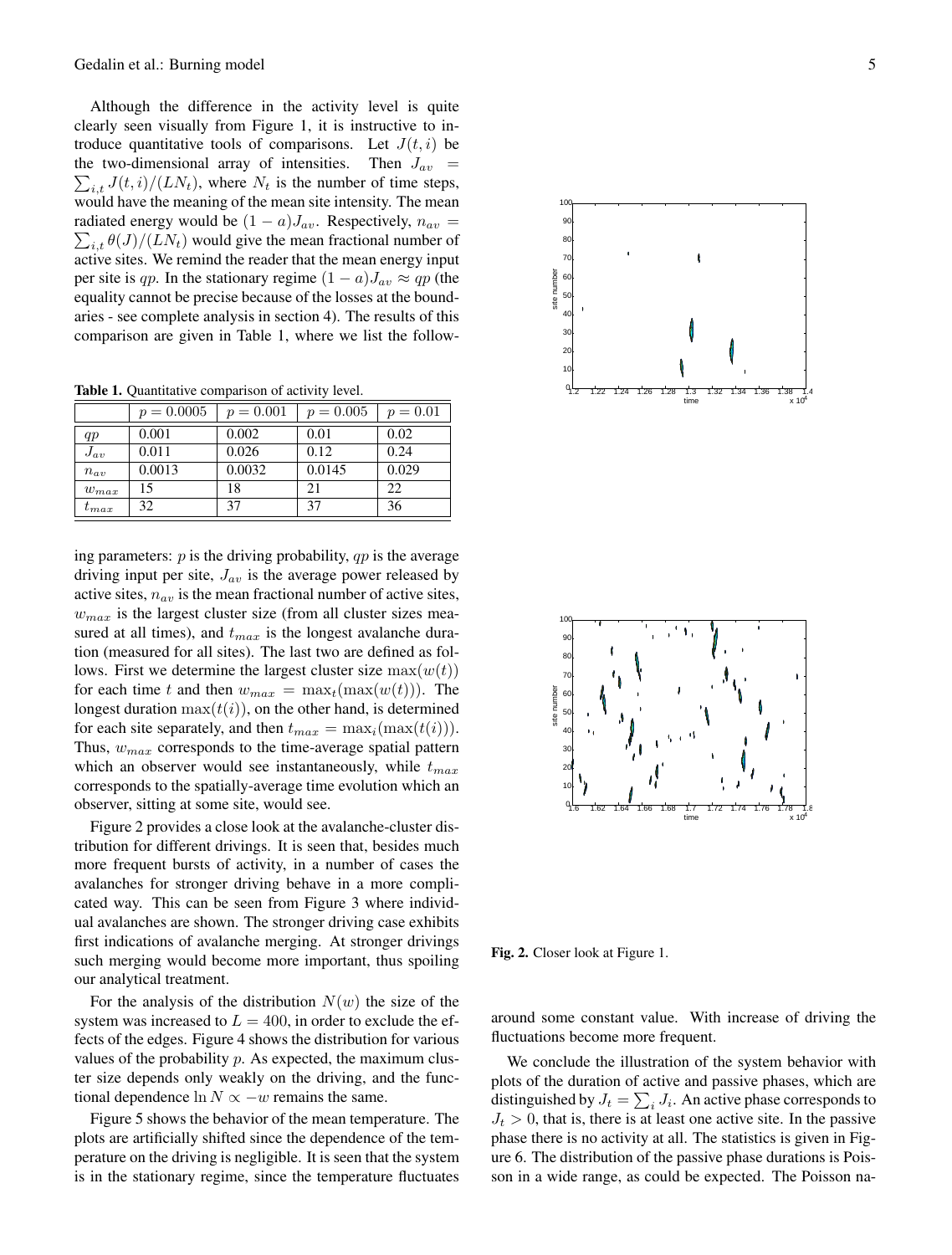



Fig. 4. Distribution  $N(w)$  (log-linear scale) for  $p =$ 0.00025, 0.0005, 0.001, 0.0025, 0.005.



time mean temperature

Fig. 3. Individual avalanche structure: top  $p = 0.0005$  and bottom  $p = 0.005$ .

ture of the PDF of passive phases suggests that the evolution of the burning model as described in this manuscript does not show any time correlation among the avalanche events. However, further work is needed in order to investigate the emergence of time correlation as a function of the driving strength and/or different updating rules including diffusion effects. The distribution of the active phase durations deviates from Poisson toward smaller and larger durations. More

Fig. 5. Mean temperature for various drivings (shifted).

detailed comparative analysis of the statistical behavior of avalanches is provided in the companion paper.

# 6 Conclusions

In the present paper we proposed a new model which seems to be more appropriate for phenomenological description of magnetized plasma systems with localized reconnection (such as solar flares and reconnection in Earth's magnetotail), than the usually used sandpile models. The features of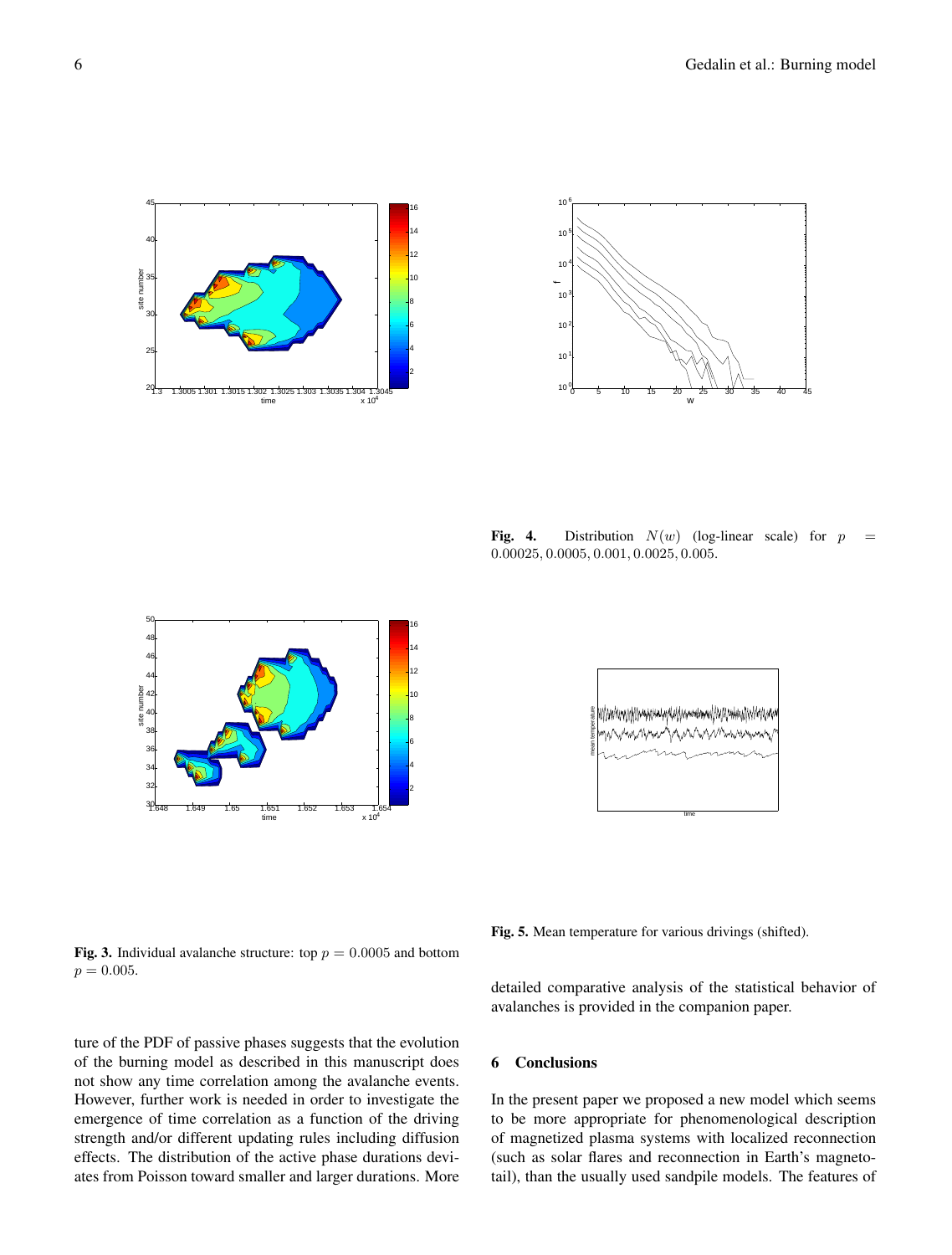



Fig. 6. Duration (pdf) of the active (top) and passive (bottom) phases.

the model allow to formulate it in continuous form (as field equations) and as a discrete mapping model as well. Rather simple and precise analytical treatment appears to be possible, so that we can predict a certain shape of the cluster distribution for the stationary regime. Numerical analysis supports the results of the analytical study. The statistical properties of this model are studied in the companion paper, in comparison with a similar sandpile model. The two-dimensional generalization of the model will be published elsewhere.

*Acknowledgements.* This work has been performed within the framework of the "Observable features of avalanching systems" ISSI Science Team.

## References

- Bak, P., Tang, C., and Wiesenfeld, K.: Self-organized criticality An explanation of  $1/f$  noise, Phys. Rev. Lett., 59, 381-384, 1987.
- Bak, P., Tang, C., and Wiesenfeld, K.: Self-organized criticality, Phys. Rev. A, 38, 364-374, 1988.
- Bak, P., and Tang, C.: Earthquakes as a self-organized critical phenomena, J. Geophys. Res., 94, 15635-15637, 1989.
- de Boer, J., Derrida, B., Flyvbjerg, H., Jackson, A.D., and Wettig, T.: Simple model of self-organized biological evolution, Phys. Rev. Lett., 73, 906-909, 1994.
- Boffetta, G., Carbone, V., Giuliani, P., Veltri, P., and Vulpiani, A.: Power laws in solar flares: Self-organized criticality or turbulence? Phys. Rev. Lett., 83, 4662-4665, 1999.
- Chang, T.: Self-organized criticality, multi-fractal spectra, sporadic localized reconnections and intermittent turbulence in the magnetotail, Phys. Plasmas, 6, 4137-4145, 1999.
- Chapman, S.C., Watkins, N.W., Dendy, R.O., Helander, P., and Rowlands, G.: A simple avalanche model as an analogue of for magnetospheric activity, Geophys. Res. Lett., 25, 2397-2400, 1998.
- Charbonneau, P., S.W. McIntosh, H.-L. Liu, and T.J. Bogdan, Avalanche models for solar flares (Invited Review), Solar Physics, 203, 321-353, 2001.
- Consolini, G. De Michelis, P.: A revised forest-fire cellular automaton for the nonlinear dynamics of the Earth's magnetotail, JASTP, 63, 1371-1377, 2001.
- Corral, A., and Paczuski, M.: Avalanche merging and continuous flow in a sandpile model, Phys. Rev. Lett., 83, 572-575, 1999.
- Hamon, D., Nicodemi, M. and Jensen, H.J., Continuously Driven OFC: A Simple Model of Solar Flare Statistics, Astron. Astrophys., 387, 326-334, 2002.
- Hwa, T. and Kardar, M.: Avalanches, hydrodynamics, and discharge events in models of sandpiles, Phys. Rev. A, 45, 7002- 7027, 1992.
- H.J. Jensen,Self-Organized Criticality : Emergent Complex Behavior in Physical and Biological Systems, Cambridge University Press, 1998.
- Klimas, A.J., V.M. Uritsky, D. Vassiliadis, and D.N. Baker, Reconnection and scale-free avalanching in a driven current-sheet model, J. Geophys. Res., 109, 2218-2231, 2004.
- Krasnoselskikh,V., Podladchikova,O., Lefebvre,B., and Vilmer,N.: Quiet Sun coronal heating: A statistical model, Astron. Astrophys., 382, 699-712 (2002).
- Lu, E.T.: Avalanches in continuum driven dissipative systems, Phys. Rev. Lett., 74, 2511-2514, 1995.
- Lu, E., and Hamilton, R.J.: Avalanches and the distribution of solar flares, Astrophys. J., 380, L89-92, 1991.
- Lu, Y. N., and Ding, E. J.: Self-organized criticality in elastic spring-block model, Phys. Rev. E, 48, 21-24, 1993.
- Milovanov, A.V., L.M. Zelenyi, G. Zimbardo, and P. Veltri, Selforganized branching of magnetotail current systems near the percolation threshold, J. Geophys. Res., 106, 6291-6307, 2001.